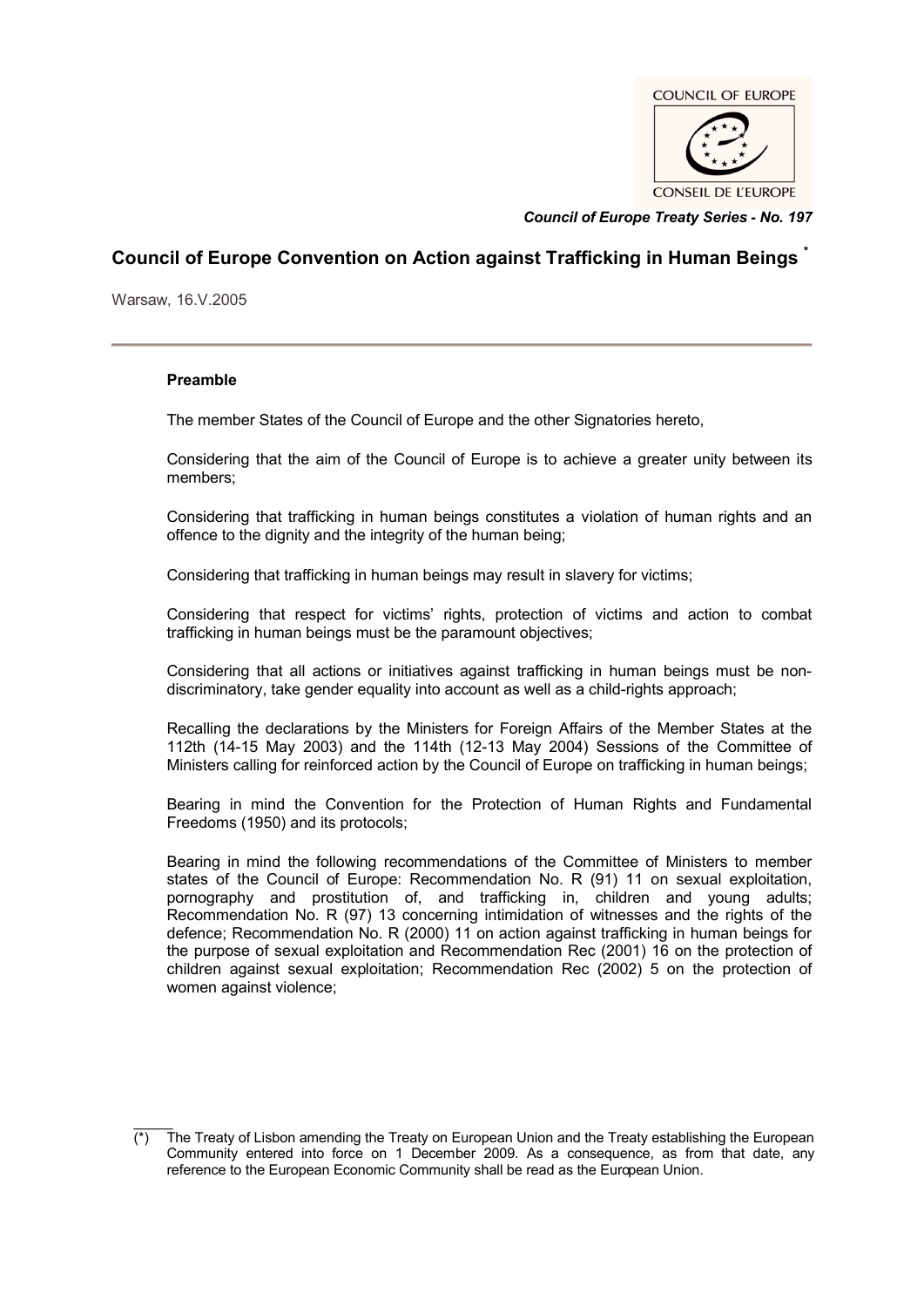Bearing in mind the following recommendations of the Parliamentary Assembly of the Council of Europe: Recommendation 1325 (1997) on traffic in women and forced prostitution in Council of Europe member states; Recommendation 1450 (2000) on violence against women in Europe; Recommendation 1545 (2002) on a campaign against trafficking in women; Recommendation 1610 (2003) on migration connected with trafficking in women and prostitution; Recommendation 1611 (2003) on trafficking in organs in Europe; Recommendation 1663 (2004) Domestic slavery: servitude, au pairs and mail-order brides;

Bearing in mind the European Union Council Framework Decision of 19 July 2002 on combating trafficking in human beings the European Union Council Framework Decision of 15 March 2001 on the standing of victims in criminal proceedings and the European Union Council Directive of 29 April 2004 on the residence permit issued to third-country nationals who are victims of trafficking in human beings or who have been the subject of an action to facilitate illegal immigration, who cooperate with the competent authorities;

Taking due account of the United Nations Convention against Transnational Organized Crime and the Protocol thereto to Prevent, Suppress and Punish Trafficking in Persons, Especially Women and Children with a view to improving the protection which they afford and developing the standards established by them;

Taking due account of the other international legal instruments relevant in the field of action against trafficking in human beings;

Taking into account the need to prepare a comprehensive international legal instrument focusing on the human rights of victims of trafficking and setting up a specific monitoring mechanism,

Have agreed as follows:

### **Chapter I – Purposes, scope, non-discrimination principle and definitions**

#### **Article 1 – Purposes of the Convention**

- 1 The purposes of this Convention are:
	- a to prevent and combat trafficking in human beings, while guaranteeing gender equality
	- b to protect the human rights of the victims of trafficking, design a comprehensive framework for the protection and assistance of victims and witnesses, while guaranteeing gender equality, as well as to ensure effective investigation and prosecution;
	- c to promote international cooperation on action against trafficking in human beings.
- 2 In order to ensure effective implementation of its provisions by the Parties, this Convention sets up a specific monitoring mechanism.

#### **Article 2 – Scope**

This Convention shall apply to all forms of trafficking in human beings, whether national or transnational, whether or not connected with organised crime.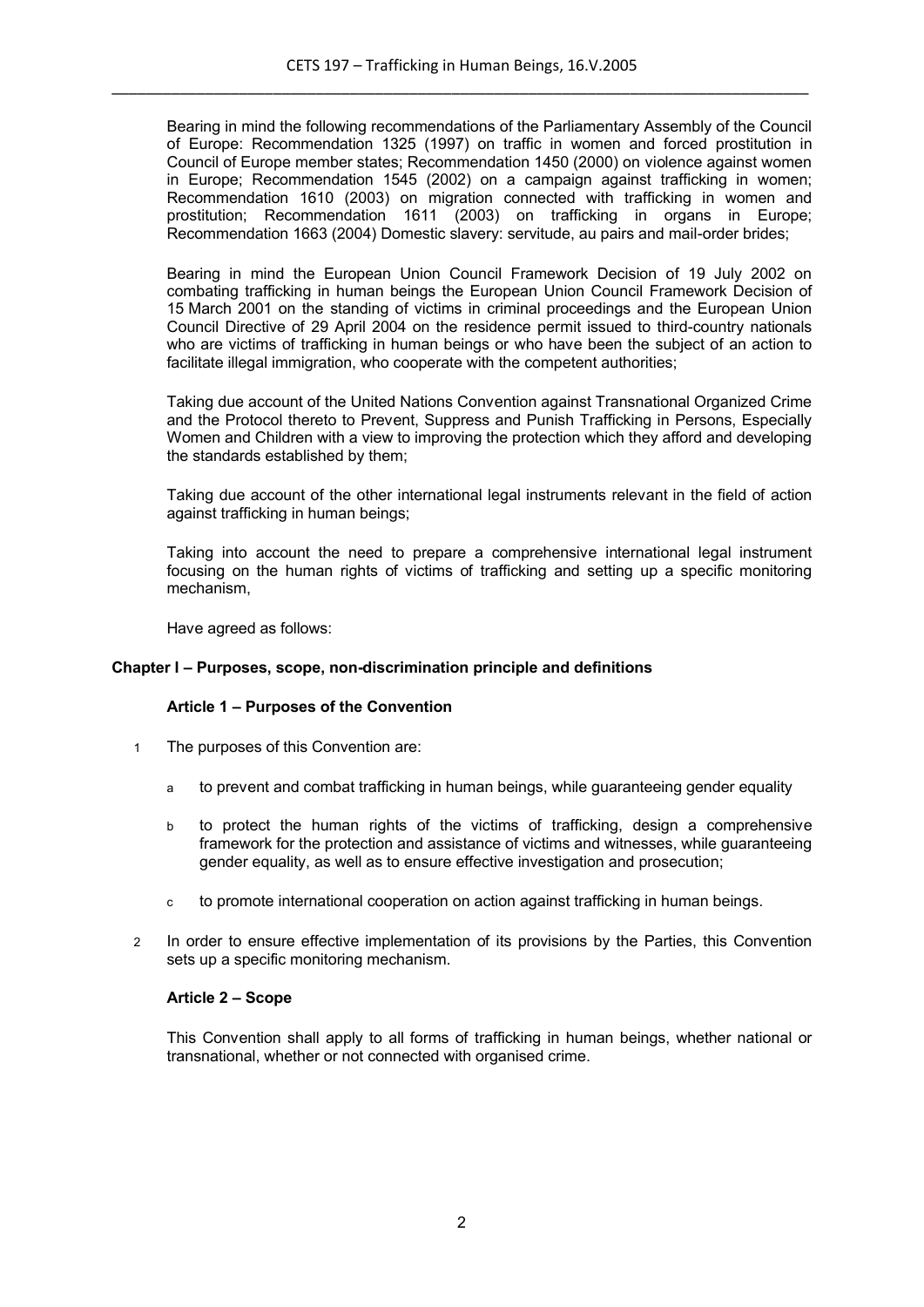### **Article 3 – Non-discrimination principle**

The implementation of the provisions of this Convention by Parties, in particular the enjoyment of measures to protect and promote the rights of victims, shall be secured without discrimination on any ground such as sex, race, colour, language, religion, political or other opinion, national or social origin, association with a national minority, property, birth or other status.

#### **Article 4 – Definitions**

For the purposes of this Convention:

- a "Trafficking in human beings" shall mean the recruitment, transportation, transfer, harbouring or receipt of persons, by means of the threat or use of force or other forms of coercion, of abduction, of fraud, of deception, of the abuse of power or of a position of vulnerability or of the giving or receiving of payments or benefits to achieve the consent of a person having control over another person, for the purpose of exploitation. Exploitation shall include, at a minimum, the exploitation of the prostitution of others or other forms of sexual exploitation, forced labour or services, slavery or practices similar to slavery, servitude or the removal of organs;
- b The consent of a victim of "trafficking in human beings" to the intended exploitation set forth in subparagraph (a) of this article shall be irrelevant where any of the means set forth in subparagraph (a) have been used;
- c The recruitment, transportation, transfer, harbouring or receipt of a child for the purpose of exploitation shall be considered "trafficking in human beings" even if this does not involve any of the means set forth in subparagraph (a) of this article;
- d "Child" shall mean any person under eighteen years of age;
- e "Victim" shall mean any natural person who is subject to trafficking in human beings as defined in this article.

### **Chapter II – Prevention, co-operation and other measures**

### **Article 5 – Prevention of trafficking in human beings**

- 1 Each Party shall take measures to establish or strengthen national co-ordination between the various bodies responsible for preventing and combating trafficking in human beings.
- 2 Each Party shall establish and/or strengthen effective policies and programmes to prevent trafficking in human beings, by such means as: research, information, awareness raising and education campaigns, social and economic initiatives and training programmes, in particular for persons vulnerable to trafficking and for professionals concerned with trafficking in human beings.
- 3 Each Party shall promote a Human Rights-based approach and shall use gender mainstreaming and a child-sensitive approach in the development, implementation and assessment of all the policies and programmes referred to in paragraph 2.
- 4 Each Party shall take appropriate measures, as may be necessary, to enable migration to take place legally, in particular through dissemination of accurate information by relevant offices, on the conditions enabling the legal entry in and stay on its territory.
- 5 Each Party shall take specific measures to reduce children's vulnerability to trafficking, notably by creating a protective environment for them.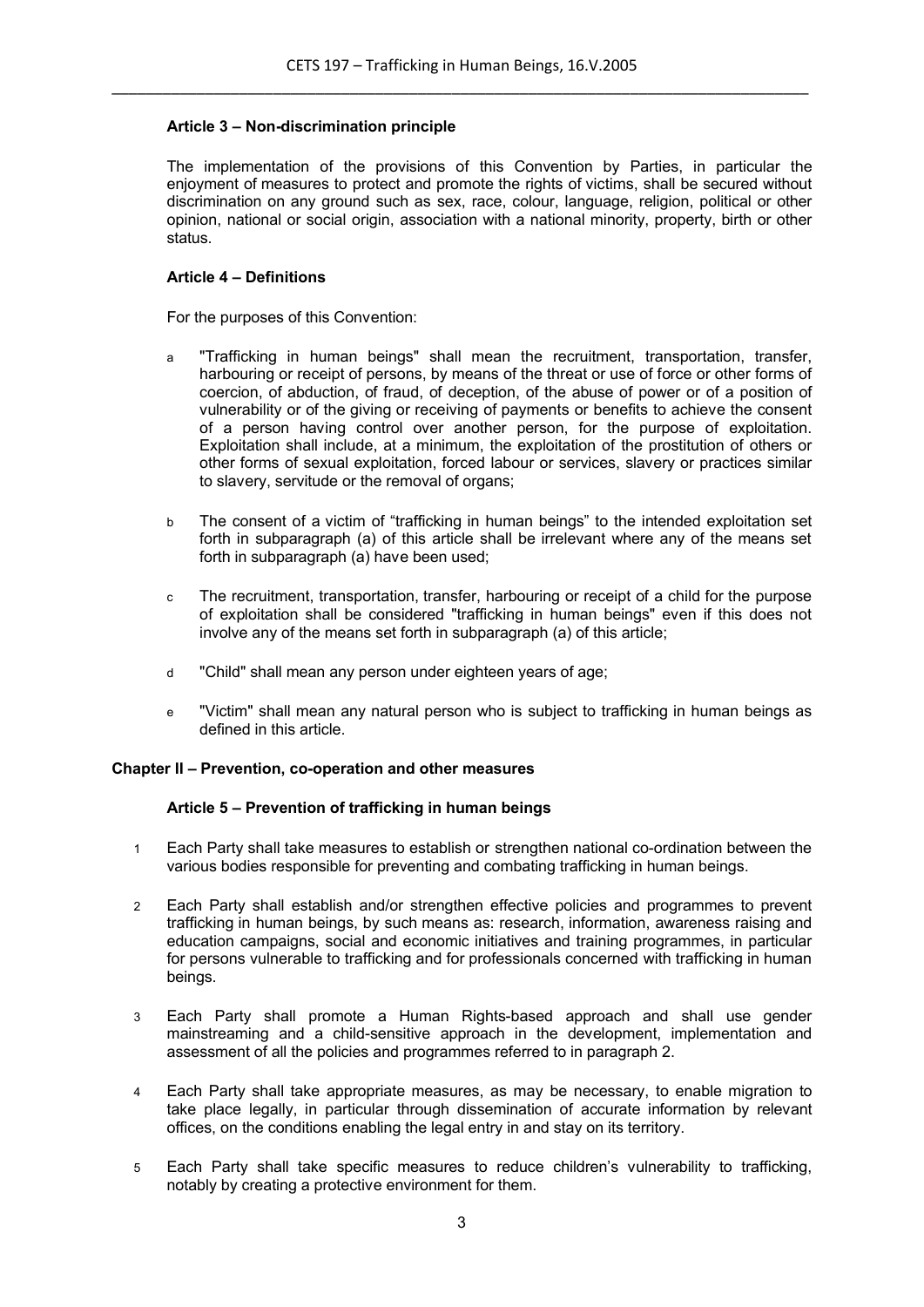6 Measures established in accordance with this article shall involve, where appropriate, nongovernmental organisations, other relevant organisations and other elements of civil society committed to the prevention of trafficking in human beings and victim protection or assistance.

#### **Article 6 – Measures to discourage the demand**

To discourage the demand that fosters all forms of exploitation of persons, especially women and children, that leads to trafficking, each Party shall adopt or strengthen legislative, administrative, educational, social, cultural or other measures including:

- a research on best practices, methods and strategies;
- b raising awareness of the responsibility and important role of media and civil society in identifying the demand as one of the root causes of trafficking in human beings;
- c target information campaigns involving, as appropriate, *inter alia*, public authorities and policy makers;
- d preventive measures, including educational programmes for boys and girls during their schooling, which stress the unacceptable nature of discrimination based on sex, and its disastrous consequences, the importance of gender equality and the dignity and integrity of every human being.

#### **Article 7 – Border measures**

- 1 Without prejudice to international commitments in relation to the free movement of persons, Parties shall strengthen, to the extent possible, such border controls as may be necessary to prevent and detect trafficking in human beings.
- 2 Each Party shall adopt legislative or other appropriate measures to prevent, to the extent possible, means of transport operated by commercial carriers from being used in the commission of offences established in accordance with this Convention.
- 3 Where appropriate, and without prejudice to applicable international conventions, such measures shall include establishing the obligation of commercial carriers, including any transportation company or the owner or operator of any means of transport, to ascertain that all passengers are in possession of the travel documents required for entry into the receiving State.
- 4 Each Party shall take the necessary measures, in accordance with its internal law, to provide for sanctions in cases of violation of the obligation set forth in paragraph 3 of this article.
- 5 Each Party shall adopt such legislative or other measures as may be necessary to permit, in accordance with its internal law, the denial of entry or revocation of visas of persons implicated in the commission of offences established in accordance with this Convention.
- 6 Parties shall strengthen co-operation among border control agencies by, *inter alia*, establishing and maintaining direct channels of communication.

### **Article 8 – Security and control of documents**

Each Party shall adopt such measures as may be necessary:

a To ensure that travel or identity documents issued by it are of such quality that they cannot easily be misused and cannot readily be falsified or unlawfully altered, replicated or issued; and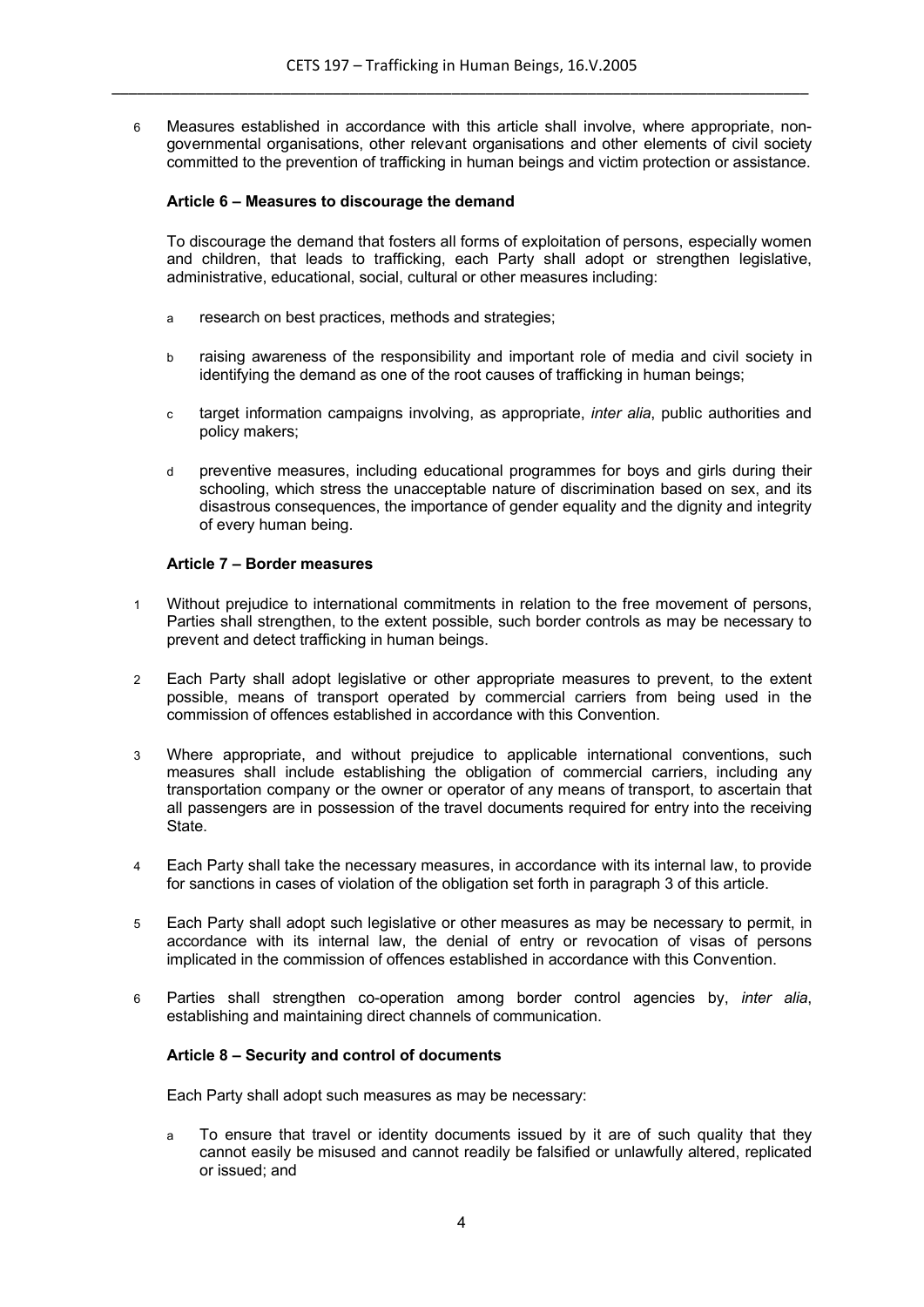b To ensure the integrity and security of travel or identity documents issued by or on behalf of the Party and to prevent their unlawful creation and issuance.

### **Article 9 – Legitimacy and validity of documents**

At the request of another Party, a Party shall, in accordance with its internal law, verify within a reasonable time the legitimacy and validity of travel or identity documents issued or purported to have been issued in its name and suspected of being used for trafficking in human beings.

#### **Chapter III – Measures to protect and promote the rights of victims, guaranteeing gender equality**

### **Article 10 – Identification of the victims**

- 1 Each Party shall provide its competent authorities with persons who are trained and qualified in preventing and combating trafficking in human beings, in identifying and helping victims, including children, and shall ensure that the different authorities collaborate with each other as well as with relevant support organisations, so that victims can be identified in a procedure duly taking into account the special situation of women and child victims and, in appropriate cases, issued with residence permits under the conditions provided for in Article 14 of the present Convention.
- 2 Each Party shall adopt such legislative or other measures as may be necessary to identify victims as appropriate in collaboration with other Parties and relevant support organisations. Each Party shall ensure that, if the competent authorities have reasonable grounds to believe that a person has been victim of trafficking in human beings, that person shall not be removed from its territory until the identification process as victim of an offence provided for in Article 18 of this Convention has been completed by the competent authorities and shall likewise ensure that that person receives the assistance provided for in Article 12, paragraphs 1 and 2.
- 3 When the age of the victim is uncertain and there are reasons to believe that the victim is a child, he or she shall be presumed to be a child and shall be accorded special protection measures pending verification of his/her age.
- 4 As soon as an unaccompanied child is identified as a victim, each Party shall:
	- a provide for representation of the child by a legal guardian, organisation or authority which shall act in the best interests of that child;
	- b take the necessary steps to establish his/her identity and nationality;
	- c make every effort to locate his/her family when this is in the best interests of the child.

### **Article 11 – Protection of private life**

- 1 Each Party shall protect the private life and identity of victims. Personal data regarding them shall be stored and used in conformity with the conditions provided for by the Convention for the Protection of Individuals with regard to Automatic Processing of Personal Data (ETS No. 108).
- 2 Each Party shall adopt measures to ensure, in particular, that the identity, or details allowing the identification, of a child victim of trafficking are not made publicly known, through the media or by any other means, except, in exceptional circumstances, in order to facilitate the tracing of family members or otherwise secure the well-being and protection of the child.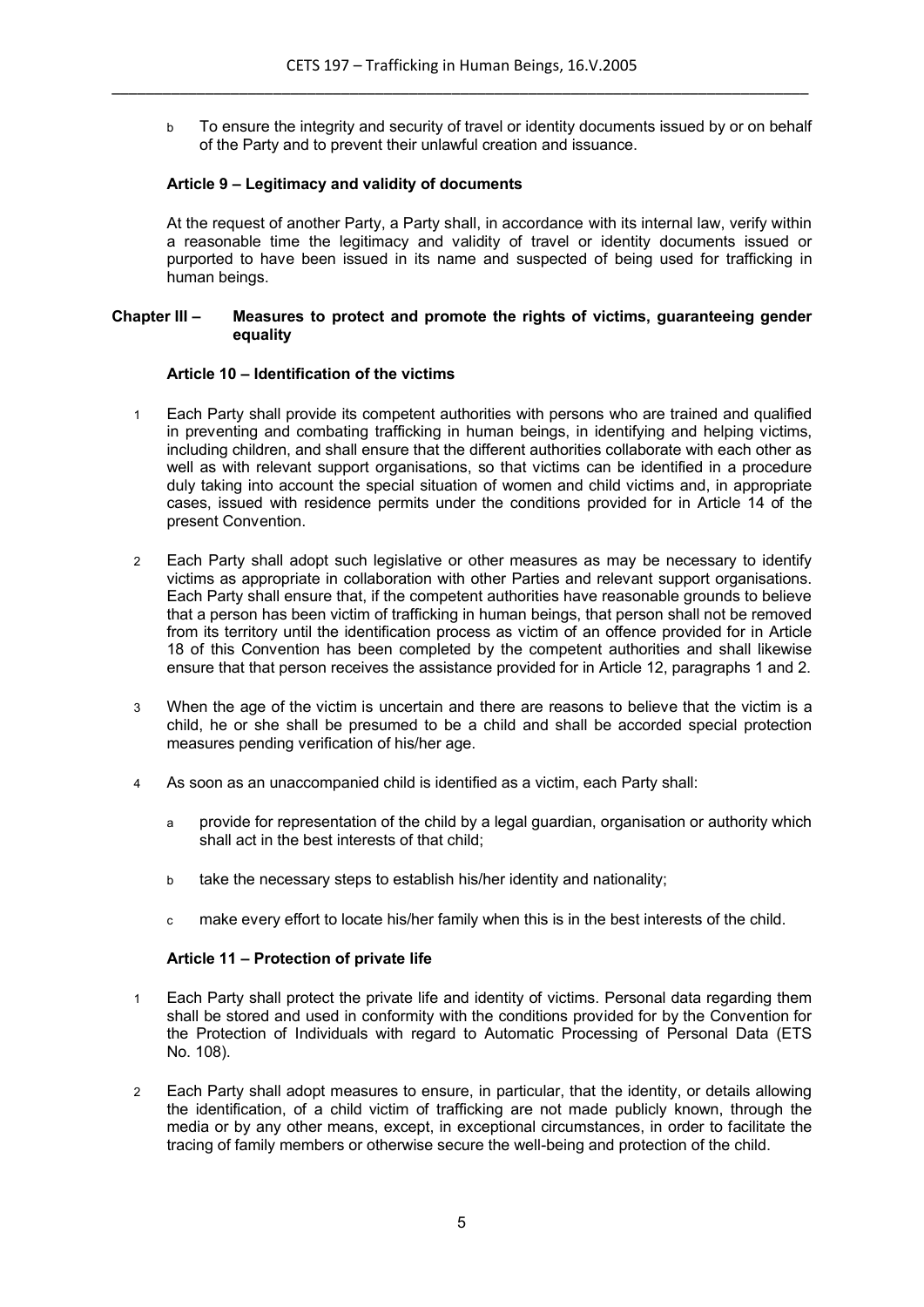3 Each Party shall consider adopting, in accordance with Article 10 of the Convention for the Protection of Human Rights and Fundamental Freedoms as interpreted by the European Court of Human Rights, measures aimed at encouraging the media to protect the private life and identity of victims through self-regulation or through regulatory or co-regulatory measures.

#### **Article 12 – Assistance to victims**

- 1 Each Party shall adopt such legislative or other measures as may be necessary to assist victims in their physical, psychological and social recovery. Such assistance shall include at least:
	- a standards of living capable of ensuring their subsistence, through such measures as: appropriate and secure accommodation, psychological and material assistance;
	- b access to emergency medical treatment;
	- c translation and interpretation services, when appropriate;
	- d counselling and information, in particular as regards their legal rights and the services available to them, in a language that they can understand;
	- e assistance to enable their rights and interests to be presented and considered at appropriate stages of criminal proceedings against offenders;
	- f access to education for children.
- 2 Each Party shall take due account of the victim's safety and protection needs.
- 3 In addition, each Party shall provide necessary medical or other assistance to victims lawfully resident within its territory who do not have adequate resources and need such help.
- 4 Each Party shall adopt the rules under which victims lawfully resident within its territory shall be authorised to have access to the labour market, to vocational training and education.
- 5 Each Party shall take measures, where appropriate and under the conditions provided for by its internal law, to co-operate with non-governmental organisations, other relevant organisations or other elements of civil society engaged in assistance to victims.
- 6 Each Party shall adopt such legislative or other measures as may be necessary to ensure that assistance to a victim is not made conditional on his or her willingness to act as a witness.
- 7 For the implementation of the provisions set out in this article, each Party shall ensure that services are provided on a consensual and informed basis, taking due account of the special needs of persons in a vulnerable position and the rights of children in terms of accommodation, education and appropriate health care.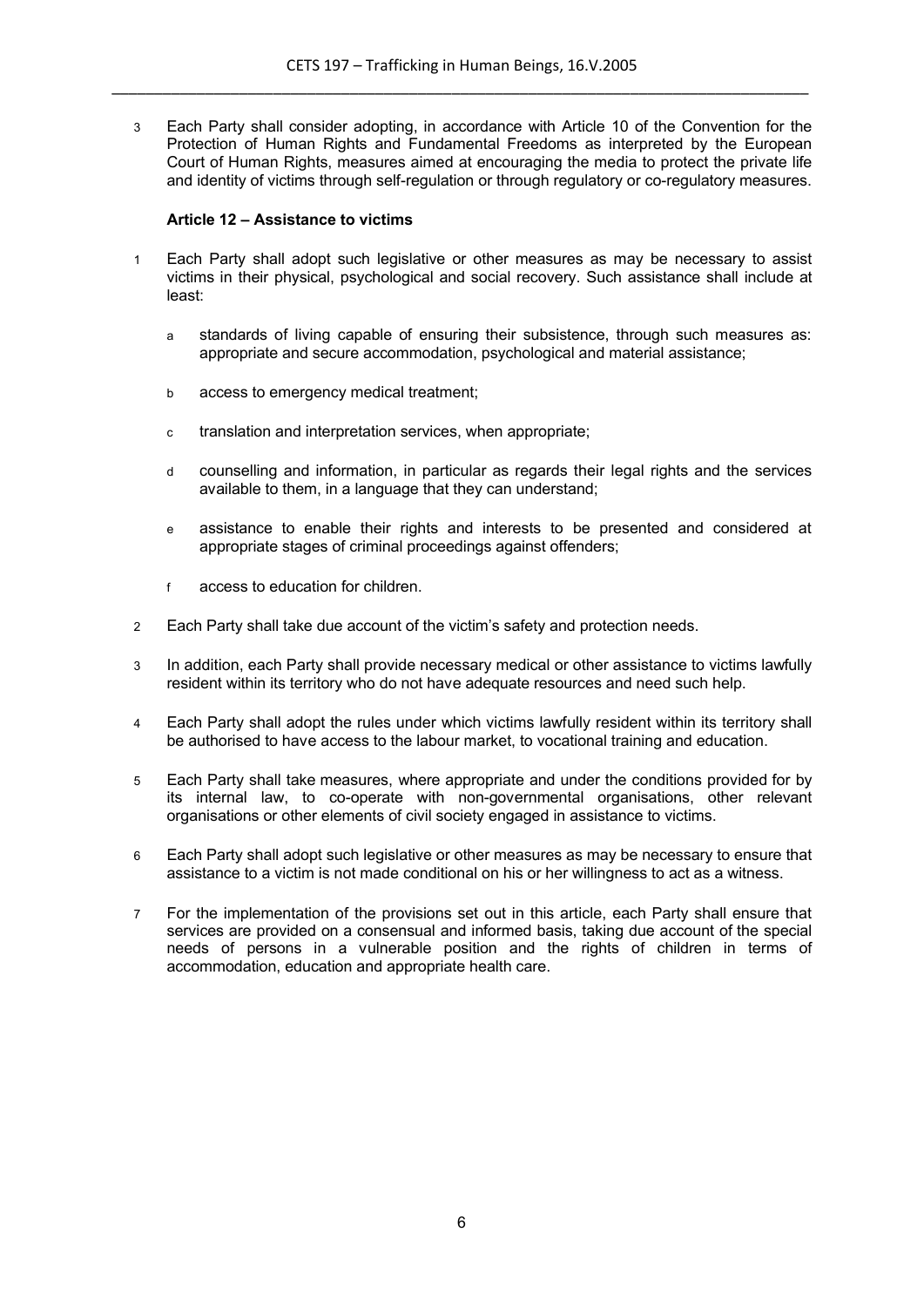### **Article 13 – Recovery and reflection period**

- 1 Each Party shall provide in its internal law a recovery and reflection period of at least 30 days, when there are reasonable grounds to believe that the person concerned is a victim. Such a period shall be sufficient for the person concerned to recover and escape the influence of traffickers and/or to take an informed decision on cooperating with the competent authorities. During this period it shall not be possible to enforce any expulsion order against him or her. This provision is without prejudice to the activities carried out by the competent authorities in all phases of the relevant national proceedings, and in particular when investigating and prosecuting the offences concerned. During this period, the Parties shall authorise the persons concerned to stay in their territory.
- 2 During this period, the persons referred to in paragraph 1 of this Article shall be entitled to the measures contained in Article 12, paragraphs 1 and 2.
- 3 The Parties are not bound to observe this period if grounds of public order prevent it or if it is found that victim status is being claimed improperly.

### **Article 14 – Residence permit**

- 1 Each Party shall issue a renewable residence permit to victims, in one or other of the two following situations or in both:
	- a the competent authority considers that their stay is necessary owing to their personal situation;
	- b the competent authority considers that their stay is necessary for the purpose of their cooperation with the competent authorities in investigation or criminal proceedings.
- 2 The residence permit for child victims, when legally necessary, shall be issued in accordance with the best interests of the child and, where appropriate, renewed under the same conditions.
- 3 The non-renewal or withdrawal of a residence permit is subject to the conditions provided for by the internal law of the Party.
- 4 If a victim submits an application for another kind of residence permit, the Party concerned shall take into account that he or she holds, or has held, a residence permit in conformity with paragraph 1.
- 5 Having regard to the obligations of Parties to which Article 40 of this Convention refers, each Party shall ensure that granting of a permit according to this provision shall be without prejudice to the right to seek and enjoy asylum.

### **Article 15 – Compensation and legal redress**

- 1 Each Party shall ensure that victims have access, as from their first contact with the competent authorities, to information on relevant judicial and administrative proceedings in a language which they can understand.
- 2 Each Party shall provide, in its internal law, for the right to legal assistance and to free legal aid for victims under the conditions provided by its internal law.
- 3 Each Party shall provide, in its internal law, for the right of victims to compensation from the perpetrators.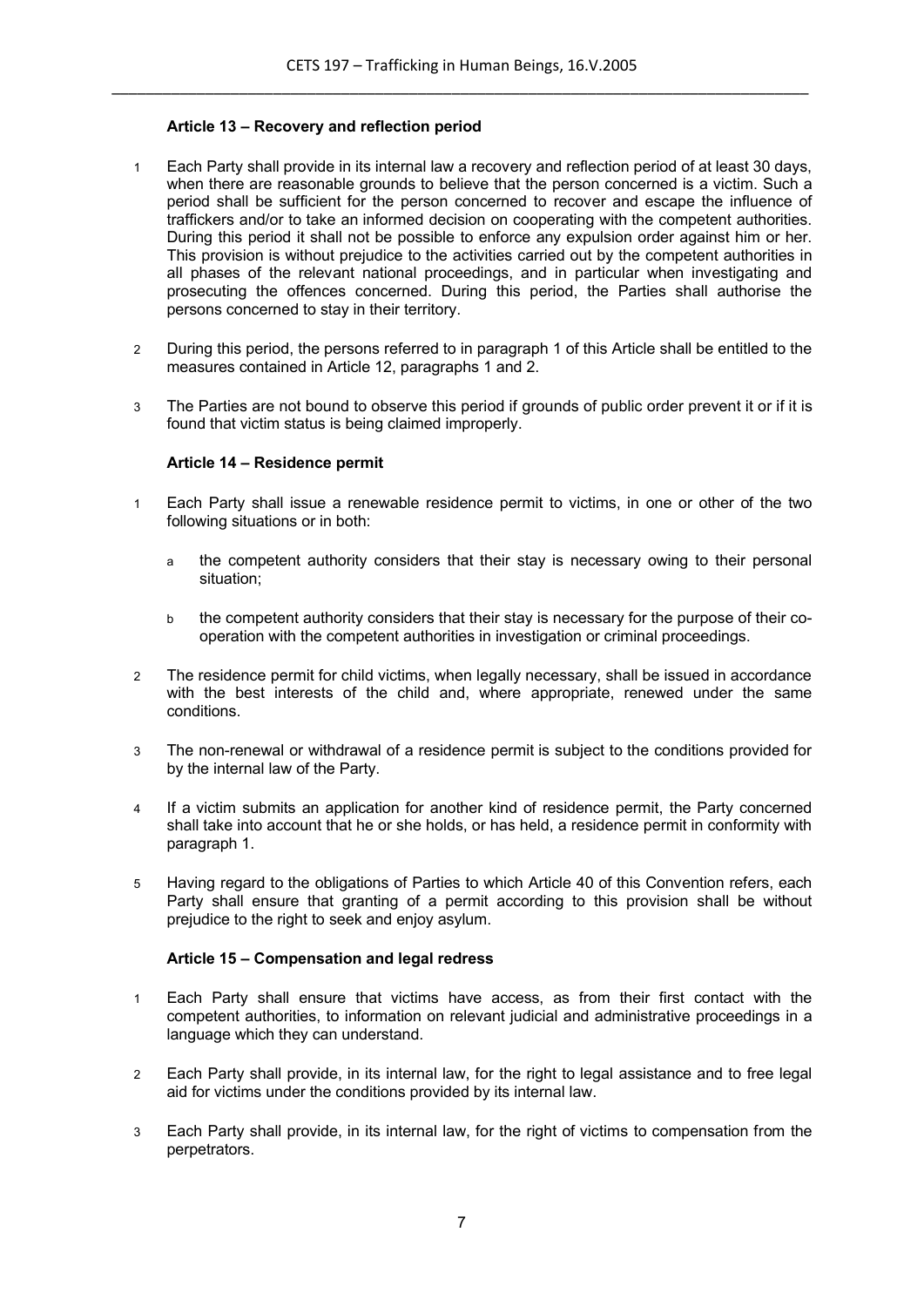4 Each Party shall adopt such legislative or other measures as may be necessary to guarantee compensation for victims in accordance with the conditions under its internal law, for instance through the establishment of a fund for victim compensation or measures or programmes aimed at social assistance and social integration of victims, which could be funded by the assets resulting from the application of measures provided in Article 23.

### **Article 16 – Repatriation and return of victims**

- 1 The Party of which a victim is a national or in which that person had the right of permanent residence at the time of entry into the territory of the receiving Party shall, with due regard for his or her rights, safety and dignity, facilitate and accept, his or her return without undue or unreasonable delay.
- 2 When a Party returns a victim to another State, such return shall be with due regard for the rights, safety and dignity of that person and for the status of any legal proceedings related to the fact that the person is a victim, and shall preferably be voluntary.
- 3 At the request of a receiving Party, a requested Party shall verify whether a person is its national or had the right of permanent residence in its territory at the time of entry into the territory of the receiving Party.
- 4 In order to facilitate the return of a victim who is without proper documentation, the Party of which that person is a national or in which he or she had the right of permanent residence at the time of entry into the territory of the receiving Party shall agree to issue, at the request of the receiving Party, such travel documents or other authorisation as may be necessary to enable the person to travel to and re-enter its territory.
- 5 Each Party shall adopt such legislative or other measures as may be necessary to establish repatriation programmes, involving relevant national or international institutions and non governmental organisations. These programmes aim at avoiding re-victimisation. Each Party should make its best effort to favour the reintegration of victims into the society of the State of return, including reintegration into the education system and the labour market, in particular through the acquisition and improvement of their professional skills. With regard to children, these programmes should include enjoyment of the right to education and measures to secure adequate care or receipt by the family or appropriate care structures.
- 6 Each Party shall adopt such legislative or other measures as may be necessary to make available to victims, where appropriate in co-operation with any other Party concerned, contact information of structures that can assist them in the country where they are returned or repatriated, such as law enforcement offices, non-governmental organisations, legal professions able to provide counselling and social welfare agencies.
- 7 Child victims shall not be returned to a State, if there is indication, following a risk and security assessment, that such return would not be in the best interests of the child.

### **Article 17 – Gender equality**

Each Party shall, in applying measures referred to in this chapter, aim to promote gender equality and use gender mainstreaming in the development, implementation and assessment of the measures.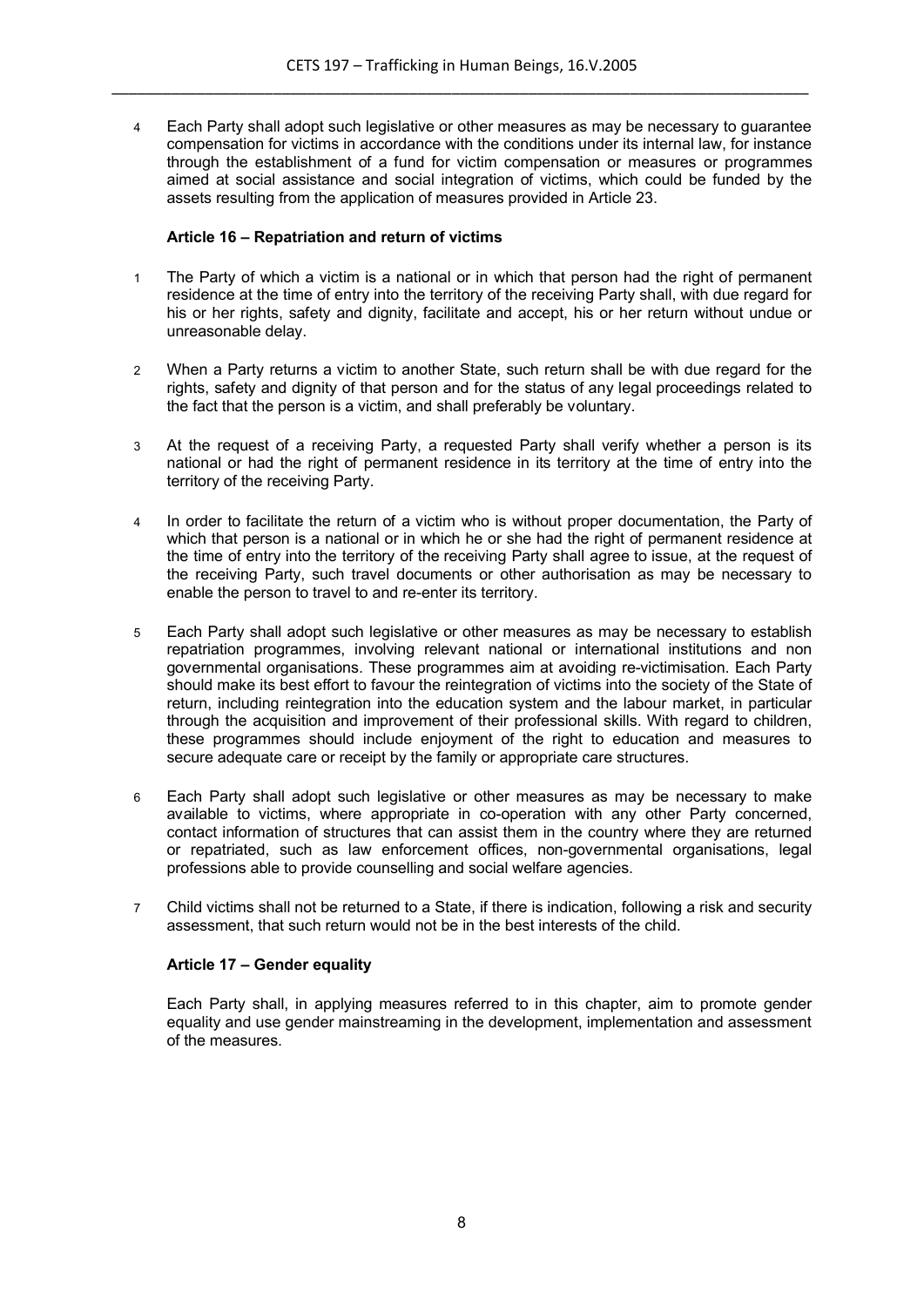### **Chapter IV – Substantive criminal law**

#### **Article 18 – Criminalisation of trafficking in human beings**

Each Party shall adopt such legislative and other measures as may be necessary to establish as criminal offences the conduct contained in article 4 of this Convention, when committed intentionally.

#### **Article 19 – Criminalisation of the use of services of a victim**

Each Party shall consider adopting such legislative and other measures as may be necessary to establish as criminal offences under its internal law, the use of services which are the object of exploitation as referred to in Article 4 paragraph a of this Convention, with the knowledge that the person is a victim of trafficking in human beings.

#### **Article 20 – Criminalisation of acts relating to travel or identity documents**

Each Party shall adopt such legislative and other measures as may be necessary to establish as criminal offences the following conducts, when committed intentionally and for the purpose of enabling the trafficking in human beings:

- a forging a travel or identity document;
- b procuring or providing such a document;
- c retaining, removing, concealing, damaging or destroying a travel or identity document of another person.

#### **Article 21 – Attempt and aiding or abetting**

- 1 Each Party shall adopt such legislative and other measures as may be necessary to establish as criminal offences when committed intentionally, aiding or abetting the commission of any of the offences established in accordance with Articles 18 and 20 of the present Convention.
- 2 Each Party shall adopt such legislative and other measures as may be necessary to establish as criminal offences when committed intentionally, an attempt to commit the offences established in accordance with Articles 18 and 20, paragraph a, of this Convention.

#### **Article 22 – Corporate liability**

- 1 Each Party shall adopt such legislative and other measures as may be necessary to ensure that a legal person can be held liable for a criminal offence established in accordance with this Convention, committed for its benefit by any natural person, acting either individually or as part of an organ of the legal person, who has a leading position within the legal person, based on:
	- a a power of representation of the legal person;
	- b an authority to take decisions on behalf of the legal person;
	- c an authority to exercise control within the legal person.
- 2 Apart from the cases already provided for in paragraph 1, each Party shall take the measures necessary to ensure that a legal person can be held liable where the lack of supervision or control by a natural person referred to in paragraph 1 has made possible the commission of a criminal offence established in accordance with this Convention for the benefit of that legal person by a natural person acting under its authority.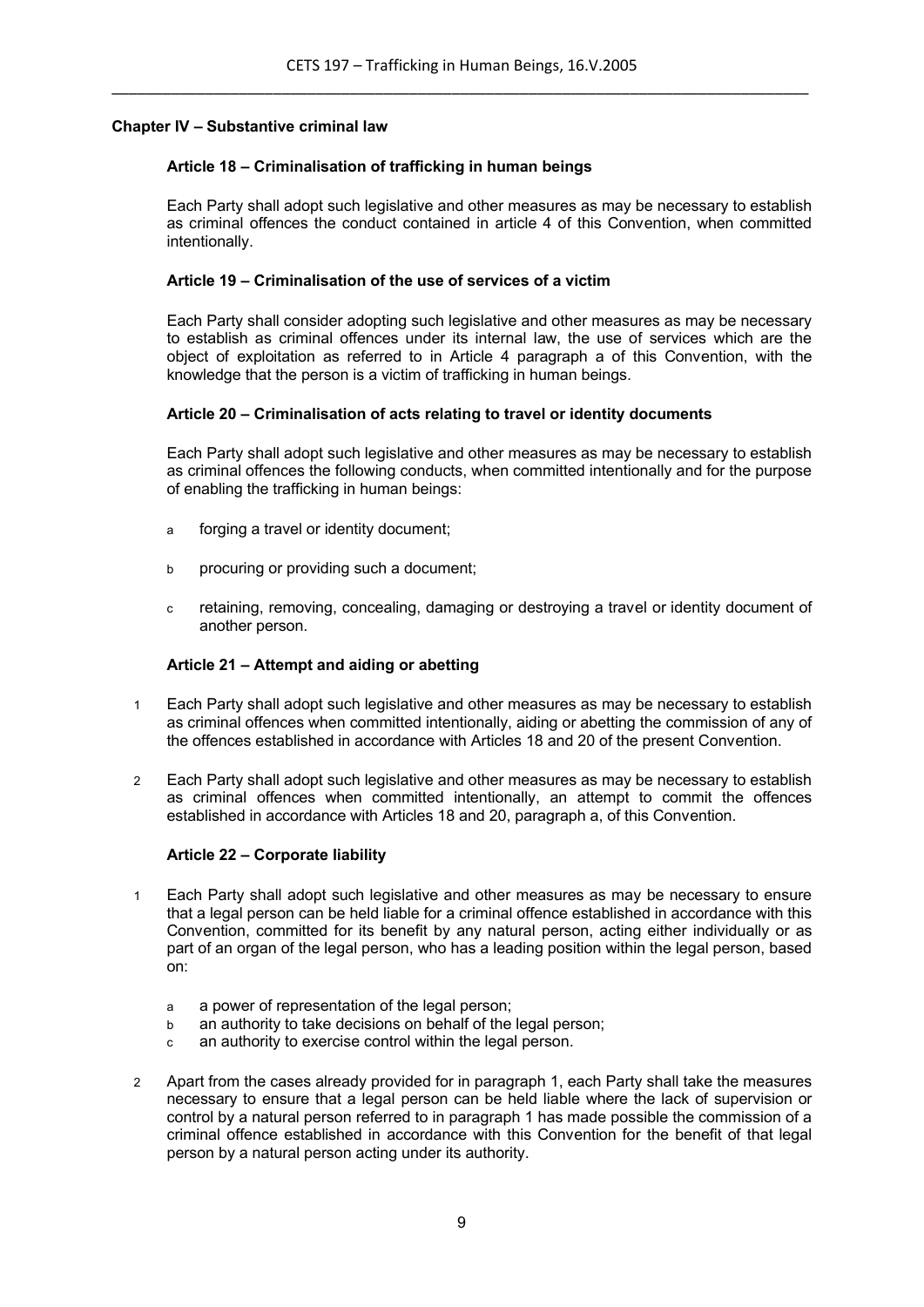- 3 Subject to the legal principles of the Party, the liability of a legal person may be criminal, civil or administrative.
- 4 Such liability shall be without prejudice to the criminal liability of the natural persons who have committed the offence.

#### **Article 23 – Sanctions and measures**

- 1 Each Party shall adopt such legislative and other measures as may be necessary to ensure that the criminal offences established in accordance with Articles 18 to 21 are punishable by effective, proportionate and dissuasive sanctions. These sanctions shall include, for criminal offences established in accordance with Article 18 when committed by natural persons, penalties involving deprivation of liberty which can give rise to extradition.
- 2 Each Party shall ensure that legal persons held liable in accordance with Article 22 shall be subject to effective, proportionate and dissuasive criminal or non-criminal sanctions or measures, including monetary sanctions.
- 3 Each Party shall adopt such legislative and other measures as may be necessary to enable it to confiscate or otherwise deprive the instrumentalities and proceeds of criminal offences established in accordance with Articles 18 and 20, paragraph a, of this Convention, or property the value of which corresponds to such proceeds.
- 4 Each Party shall adopt such legislative or other measures as may be necessary to enable the temporary or permanent closure of any establishment which was used to carry out trafficking in human beings, without prejudice to the rights of bona fide third parties or to deny the perpetrator, temporary or permanently, the exercise of the activity in the course of which this offence was committed.

### **Article 24 – Aggravating circumstances**

Each Party shall ensure that the following circumstances are regarded as aggravating circumstances in the determination of the penalty for offences established in accordance with Article 18 of this Convention:

- a the offence deliberately or by gross negligence endangered the life of the victim;
- b the offence was committed against a child;
- c the offence was committed by a public official in the performance of her/his duties;
- d the offence was committed within the framework of a criminal organisation.

#### **Article 25 – Previous convictions**

Each Party shall adopt such legislative and other measures providing for the possibility to take into account final sentences passed by another Party in relation to offences established in accordance with this Convention when determining the penalty.

#### **Article 26 – Non-punishment provision**

Each Party shall, in accordance with the basic principles of its legal system, provide for the possibility of not imposing penalties on victims for their involvement in unlawful activities, to the extent that they have been compelled to do so.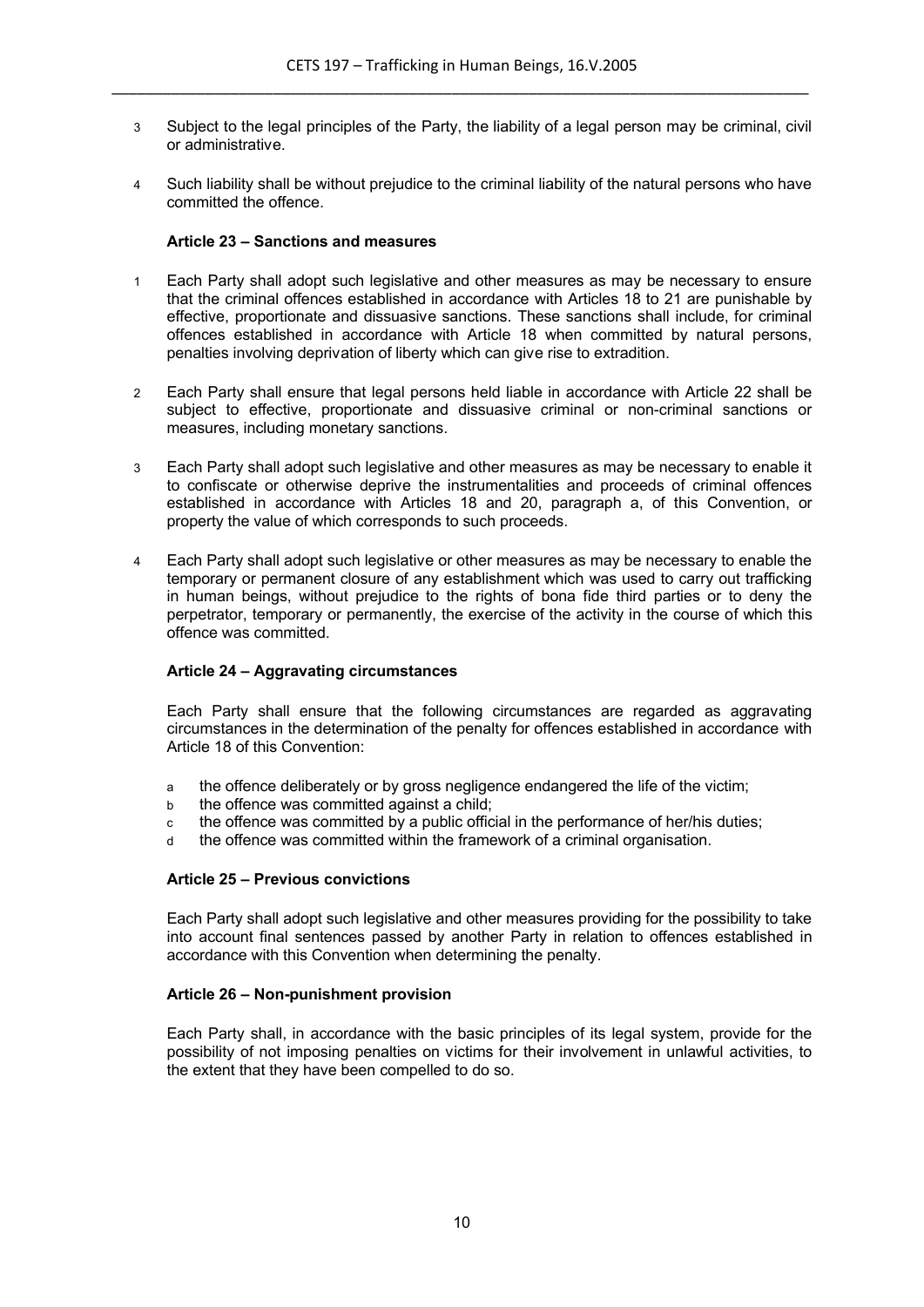### **Chapter V – Investigation, prosecution and procedural law**

#### **Article 27 –** *Ex parte* **and** *ex officio* **applications**

- 1 Each Party shall ensure that investigations into or prosecution of offences established in accordance with this Convention shall not be dependent upon the report or accusation made by a victim, at least when the offence was committed in whole or in part on its territory.
- 2 Each Party shall ensure that victims of an offence in the territory of a Party other than the one where they reside may make a complaint before the competent authorities of their State of residence. The competent authority to which the complaint is made, insofar as it does not itself have competence in this respect, shall transmit it without delay to the competent authority of the Party in the territory in which the offence was committed. The complaint shall be dealt with in accordance with the internal law of the Party in which the offence was committed.
- 3 Each Party shall ensure, by means of legislative or other measures, in accordance with the conditions provided for by its internal law, to any group, foundation, association or nongovernmental organisations which aims at fighting trafficking in human beings or protection of human rights, the possibility to assist and/or support the victim with his or her consent during criminal proceedings concerning the offence established in accordance with Article 18 of this Convention.

#### **Article 28 – Protection of victims, witnesses and collaborators with the judicial authorities**

- 1 Each Party shall adopt such legislative or other measures as may be necessary to provide effective and appropriate protection from potential retaliation or intimidation in particular during and after investigation and prosecution of perpetrators, for:
	- a Victims;
	- b As appropriate, those who report the criminal offences established in accordance with Article 18 of this Convention or otherwise co-operate with the investigating or prosecuting authorities;
	- c witnesses who give testimony concerning criminal offences established in accordance with Article 18 of this Convention;
	- d when necessary, members of the family of persons referred to in subparagraphs a and c.
- 2 Each Party shall adopt such legislative or other measures as may be necessary to ensure and to offer various kinds of protection. This may include physical protection, relocation, identity change and assistance in obtaining jobs.
- 3 A child victim shall be afforded special protection measures taking into account the best interests of the child.
- 4 Each Party shall adopt such legislative or other measures as may be necessary to provide, when necessary, appropriate protection from potential retaliation or intimidation in particular during and after investigation and prosecution of perpetrators, for members of groups, foundations, associations or non-governmental organisations which carry out the activities set out in Article 27, paragraph 3.
- 5 Each Party shall consider entering into agreements or arrangements with other States for the implementation of this article.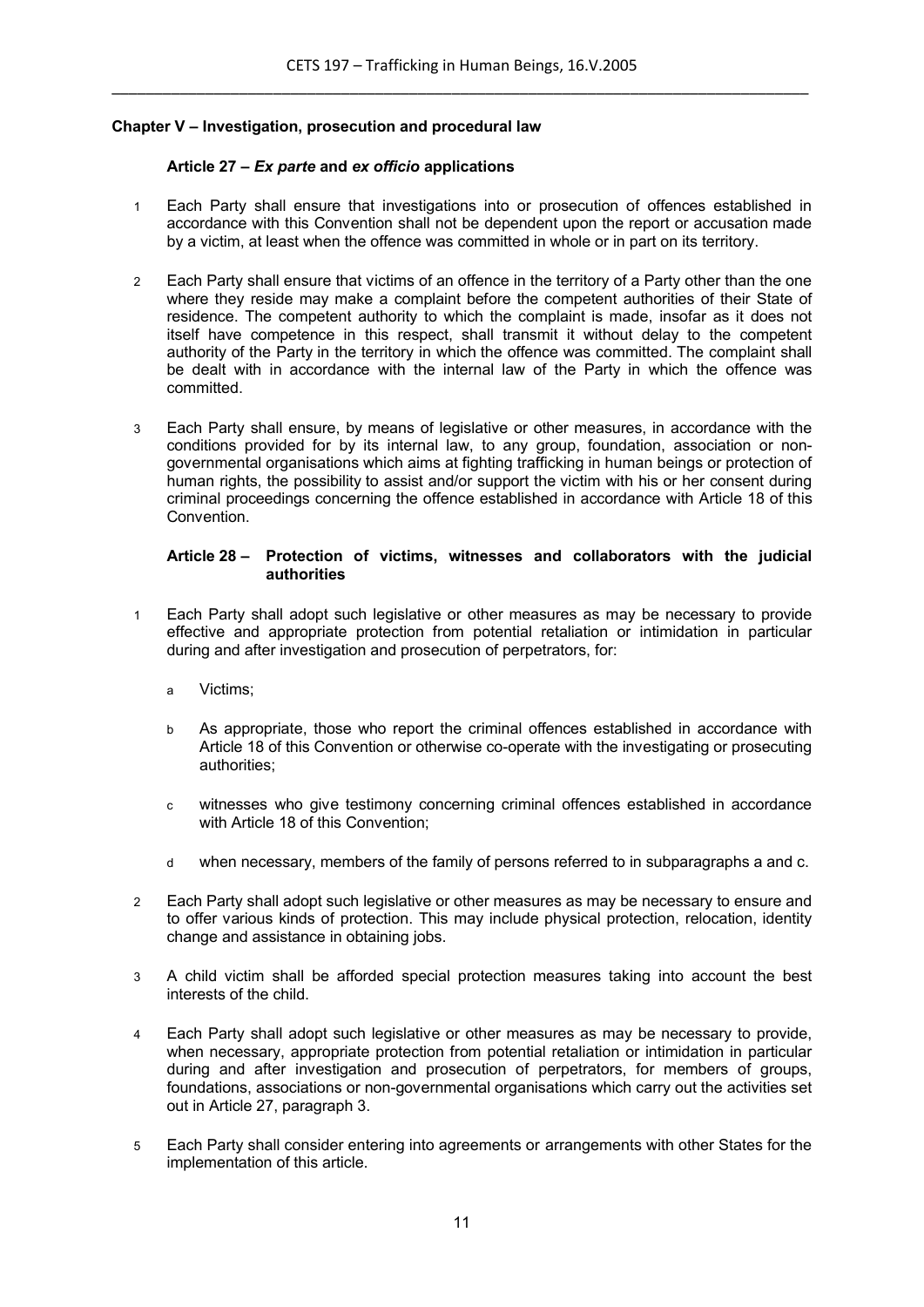#### **Article 29 – Specialised authorities and co-ordinating bodies**

- 1 Each Party shall adopt such measures as may be necessary to ensure that persons or entities are specialised in the fight against trafficking and the protection of victims. Such persons or entities shall have the necessary independence in accordance with the fundamental principles of the legal system of the Party, in order for them to be able to carry out their functions effectively and free from any undue pressure. Such persons or the staffs of such entities shall have adequate training and financial resources for their tasks.
- 2 Each Party shall adopt such measures as may be necessary to ensure co-ordination of the policies and actions of their governments' departments and other public agencies against trafficking in human beings, where appropriate, through setting up co-ordinating bodies.
- 3 Each Party shall provide or strengthen training for relevant officials in the prevention of and fight against trafficking in human beings, including Human Rights training. The training may be agency-specific and shall, as appropriate, focus on: methods used in preventing such trafficking, prosecuting the traffickers and protecting the rights of the victims, including protecting the victims from the traffickers.
- 4 Each Party shall consider appointing National Rapporteurs or other mechanisms for monitoring the anti-trafficking activities of State institutions and the implementation of national legislation requirements.

#### **Article 30 – Court proceedings**

In accordance with the Convention for the Protection of Human Rights and Fundamental Freedoms, in particular Article 6, each Party shall adopt such legislative or other measures as may be necessary to ensure in the course of judicial proceedings:

- a the protection of victims' private life and, where appropriate, identity;
- b victims' safety and protection from intimidation,

in accordance with the conditions under its internal law and, in the case of child victims, by taking special care of children's needs and ensuring their right to special protection measures.

### **Article 31 – Jurisdiction**

- 1 Each Party shall adopt such legislative and other measures as may be necessary to establish jurisdiction over any offence established in accordance with this Convention, when the offence is committed:
	- a in its territory; or
	- b on board a ship flying the flag of that Party; or
	- c on board an aircraft registered under the laws of that Party; or
	- d by one of its nationals or by a stateless person who has his or her habitual residence in its territory, if the offence is punishable under criminal law where it was committed or if the offence is committed outside the territorial jurisdiction of any State;
	- e against one of its nationals.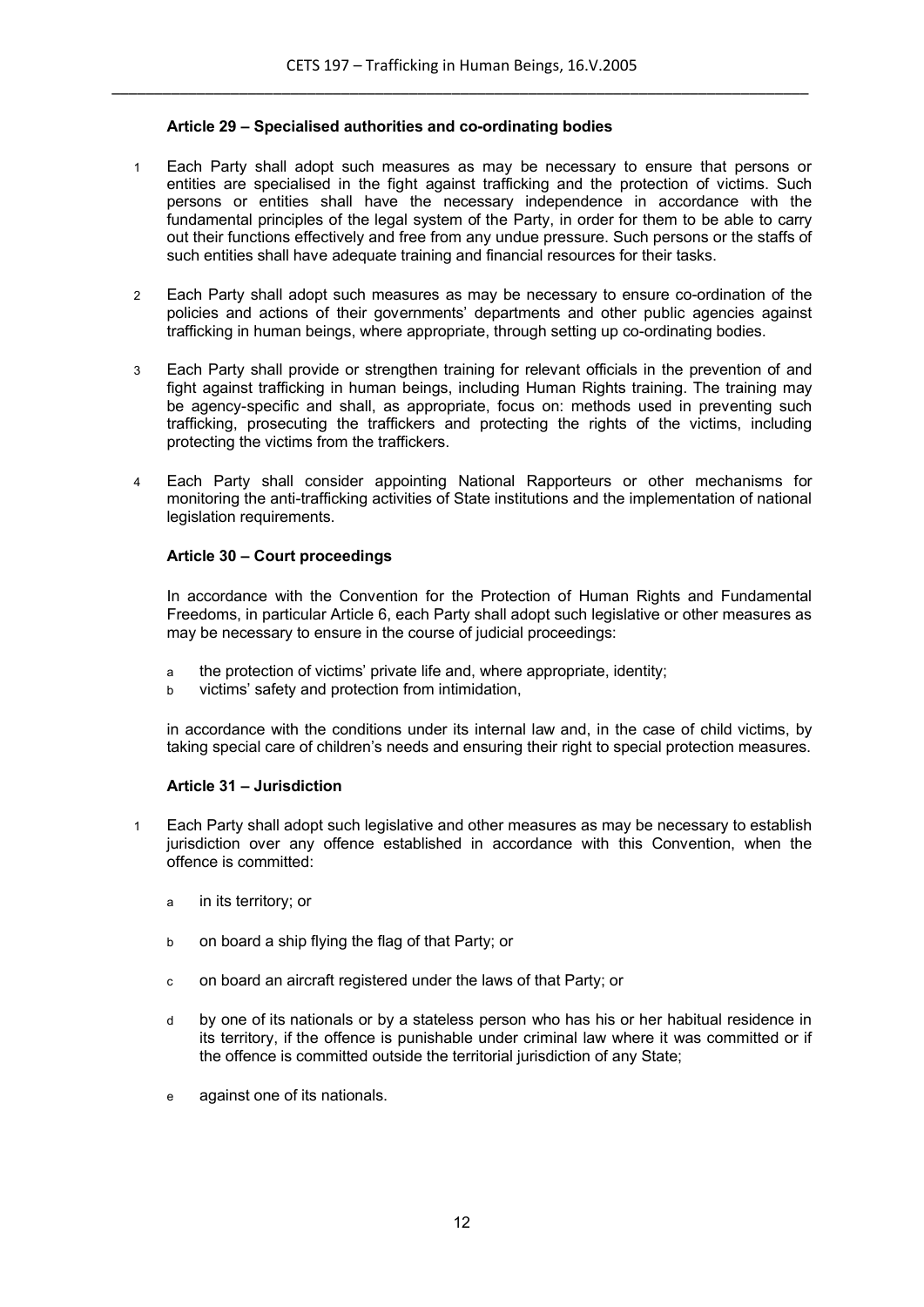- 2 Each Party may, at the time of signature or when depositing its instrument of ratification, acceptance, approval or accession, by a declaration addressed to the Secretary General of the Council of Europe, declare that it reserves the right not to apply or to apply only in specific cases or conditions the jurisdiction rules laid down in paragraphs 1 (d) and (e) of this article or any part thereof.
- 3 Each Party shall adopt such measures as may be necessary to establish jurisdiction over the offences referred to in this Convention, in cases where an alleged offender is present in its territory and it does not extradite him/her to another Party, solely on the basis of his/her nationality, after a request for extradition.
- 4 When more than one Party claims jurisdiction over an alleged offence established in accordance with this Convention, the Parties involved shall, where appropriate, consult with a view to determining the most appropriate jurisdiction for prosecution.
- 5 Without prejudice to the general norms of international law, this Convention does not exclude any criminal jurisdiction exercised by a Party in accordance with internal law.

### **Chapter VI – International co-operation and co-operation with civil society**

#### **Article 32 – General principles and measures for international co-operation**

The Parties shall co-operate with each other, in accordance with the provisions of this Convention, and through application of relevant applicable international and regional instruments, arrangements agreed on the basis of uniform or reciprocal legislation and internal laws, to the widest extent possible, for the purpose of:

- preventing and combating trafficking in human beings;
- protecting and providing assistance to victims;
- investigations or proceedings concerning criminal offences established in accordance with this Convention.

#### **Article 33 – Measures relating to endangered or missing persons**

- 1 When a Party, on the basis of the information at its disposal has reasonable grounds to believe that the life, the freedom or the physical integrity of a person referred to in Article 28, paragraph 1, is in immediate danger on the territory of another Party, the Party that has the information shall, in such a case of emergency, transmit it without delay to the latter so as to take the appropriate protection measures.
- 2 The Parties to this Convention may consider reinforcing their co-operation in the search for missing people, in particular for missing children, if the information available leads them to believe that she/he is a victim of trafficking in human beings. To this end, the Parties may conclude bilateral or multilateral treaties with each other.

#### **Article 34 – Information**

1 The requested Party shall promptly inform the requesting Party of the final result of the action taken under this chapter. The requested Party shall also promptly inform the requesting Party of any circumstances which render impossible the carrying out of the action sought or are likely to delay it significantly.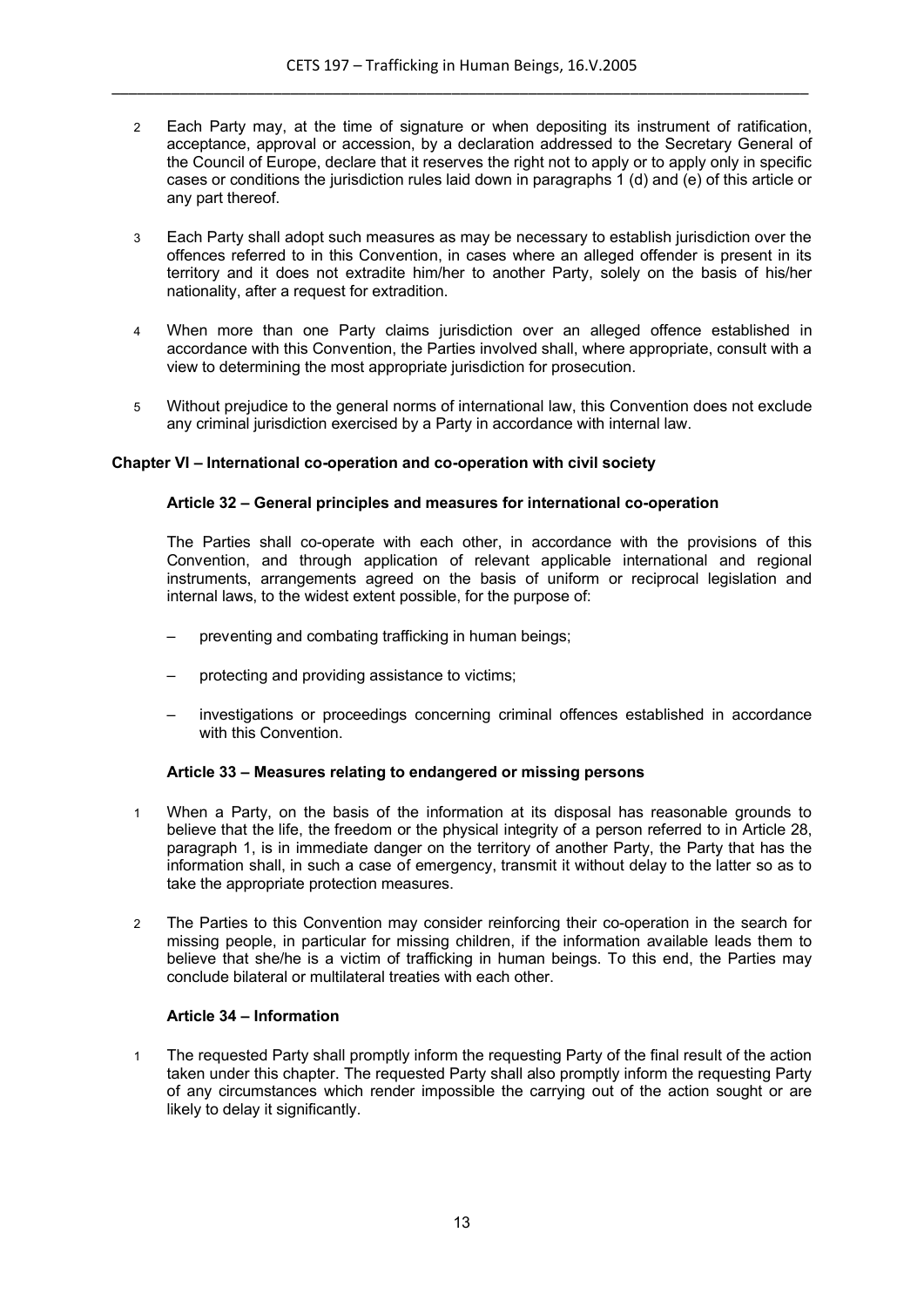- 2 A Party may, within the limits of its internal law, without prior request, forward to another Party information obtained within the framework of its own investigations when it considers that the disclosure of such information might assist the receiving Party in initiating or carrying out investigations or proceedings concerning criminal offences established in accordance with this Convention or might lead to a request for co-operation by that Party under this chapter.
- 3 Prior to providing such information, the providing Party may request that it be kept confidential or used subject to conditions. If the receiving Party cannot comply with such request, it shall notify the providing Party, which shall then determine whether the information should nevertheless be provided. If the receiving Party accepts the information subject to the conditions, it shall be bound by them.
- 4 All information requested concerning Articles 13, 14 and 16, necessary to provide the rights conferred by these articles, shall be transmitted at the request of the Party concerned without delay with due respect to Article 11 of the present Convention.

### **Article 35 – Co-operation with civil society**

Each Party shall encourage state authorities and public officials, to co-operate with nongovernmental organisations, other relevant organisations and members of civil society, in establishing strategic partnerships with the aim of achieving the purpose of this Convention.

#### **Chapter VII – Monitoring mechanism**

#### **Article 36 – Group of experts on action against trafficking in human beings**

- 1 The Group of experts on action against trafficking in human beings (hereinafter referred to as "GRETA"), shall monitor the implementation of this Convention by the Parties.
- 2 GRETA shall be composed of a minimum of 10 members and a maximum of 15 members, taking into account a gender and geographical balance, as well as a multidisciplinary expertise. They shall be elected by the Committee of the Parties for a term of office of 4 years, renewable once, chosen from amongst nationals of the States Parties to this Convention.
- 3 The election of the members of GRETA shall be based on the following principles:
	- a they shall be chosen from among persons of high moral character, known for their recognised competence in the fields of Human Rights, assistance and protection of victims and of action against trafficking in human beings or having professional experience in the areas covered by this Convention;
	- b they shall sit in their individual capacity and shall be independent and impartial in the exercise of their functions and shall be available to carry out their duties in an effective manner;
	- c no two members of GRETA may be nationals of the same State;
	- d they should represent the main legal systems.
- 4 The election procedure of the members of GRETA shall be determined by the Committee of Ministers, after consulting with and obtaining the unanimous consent of the Parties to the Convention, within a period of one year following the entry into force of this Convention. GRETA shall adopt its own rules of procedure.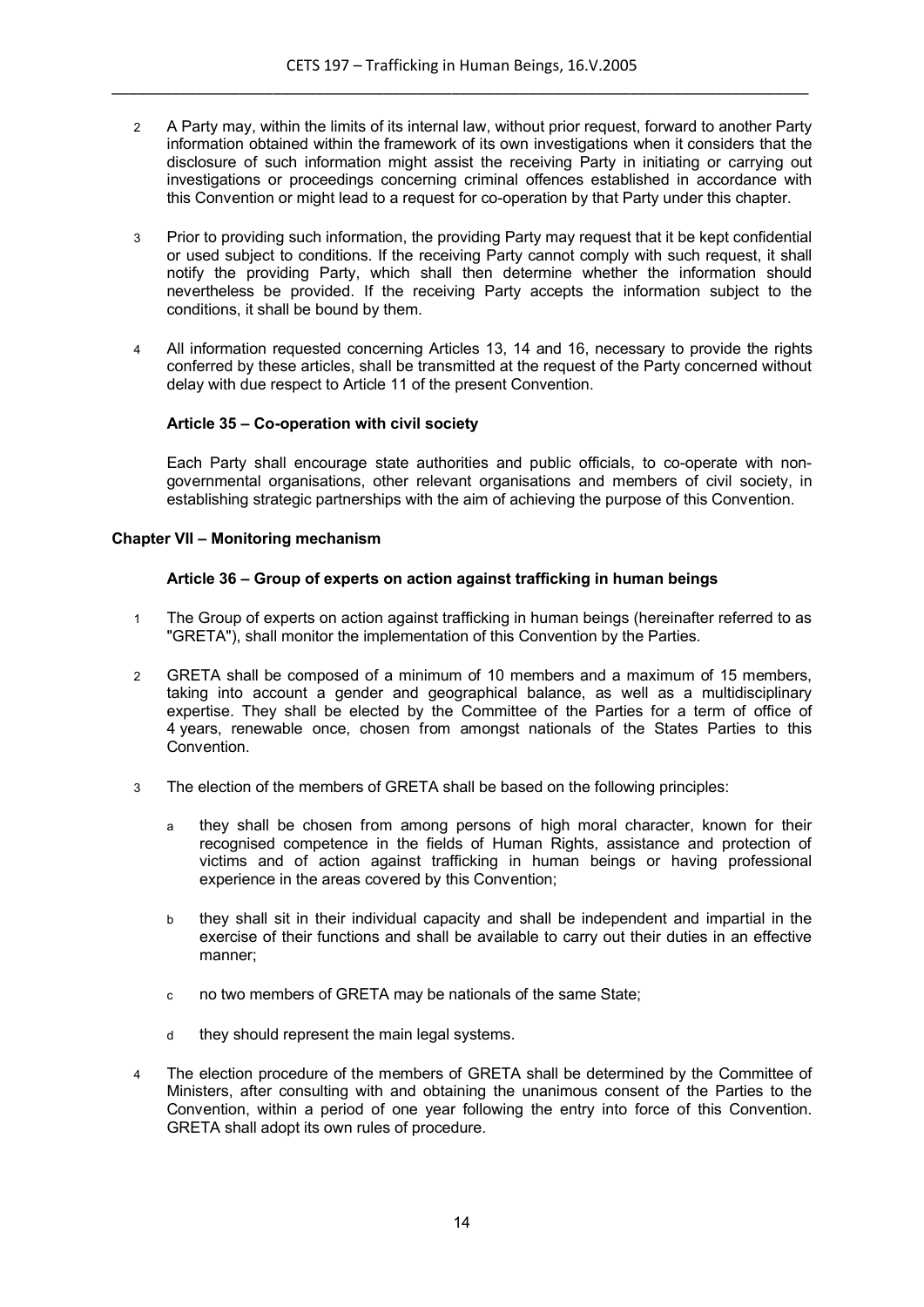### **Article 37 – Committee of the Parties**

- 1 The Committee of the Parties shall be composed of the representatives on the Committee of Ministers of the Council of Europe of the member States Parties to the Convention and representatives of the Parties to the Convention, which are not members of the Council of Europe.
- 2 The Committee of the Parties shall be convened by the Secretary General of the Council of Europe. Its first meeting shall be held within a period of one year following the entry into force of this Convention in order to elect the members of GRETA. It shall subsequently meet whenever one-third of the Parties, the President of GRETA or the Secretary General so requests.
- 3 The Committee of the Parties shall adopt its own rules of procedure.

### **Article 38 – Procedure**

- 1 The evaluation procedure shall concern the Parties to the Convention and be divided in rounds, the length of which is determined by GRETA. At the beginning of each round GRETA shall select the specific provisions on which the evaluation procedure shall be based.
- 2 GRETA shall define the most appropriate means to carry out this evaluation. GRETA may in particular adopt a questionnaire for each evaluation round, which may serve as a basis for the evaluation of the implementation by the Parties of the present Convention. Such a questionnaire shall be addressed to all Parties. Parties shall respond to this questionnaire, as well as to any other request of information from GRETA.
- 3 GRETA may request information from civil society.
- 4 GRETA may subsidiarily organise, in co-operation with the national authorities and the "contact person" appointed by the latter, and, if necessary, with the assistance of independent national experts, country visits. During these visits, GRETA may be assisted by specialists in specific fields.
- 5 GRETA shall prepare a draft report containing its analysis concerning the implementation of the provisions on which the evaluation is based, as well as its suggestions and proposals concerning the way in which the Party concerned may deal with the problems which have been identified. The draft report shall be transmitted for comments to the Party which undergoes the evaluation. Its comments are taken into account by GRETA when establishing its report.
- 6 On this basis, GRETA shall adopt its report and conclusions concerning the measures taken by the Party concerned to implement the provisions of the present Convention. This report and conclusions shall be sent to the Party concerned and to the Committee of the Parties. The report and conclusions of GRETA shall be made public as from their adoption, together with eventual comments by the Party concerned.
- 7 Without prejudice to the procedure of paragraphs 1 to 6 of this article, the Committee of the Parties may adopt, on the basis of the report and conclusions of GRETA, recommendations addressed to this Party (a) concerning the measures to be taken to implement the conclusions of GRETA, if necessary setting a date for submitting information on their implementation, and (b) aiming at promoting co-operation with that P>arty for the proper implementation of the present Convention.

### **Chapter VIII – Relationship with other international instruments**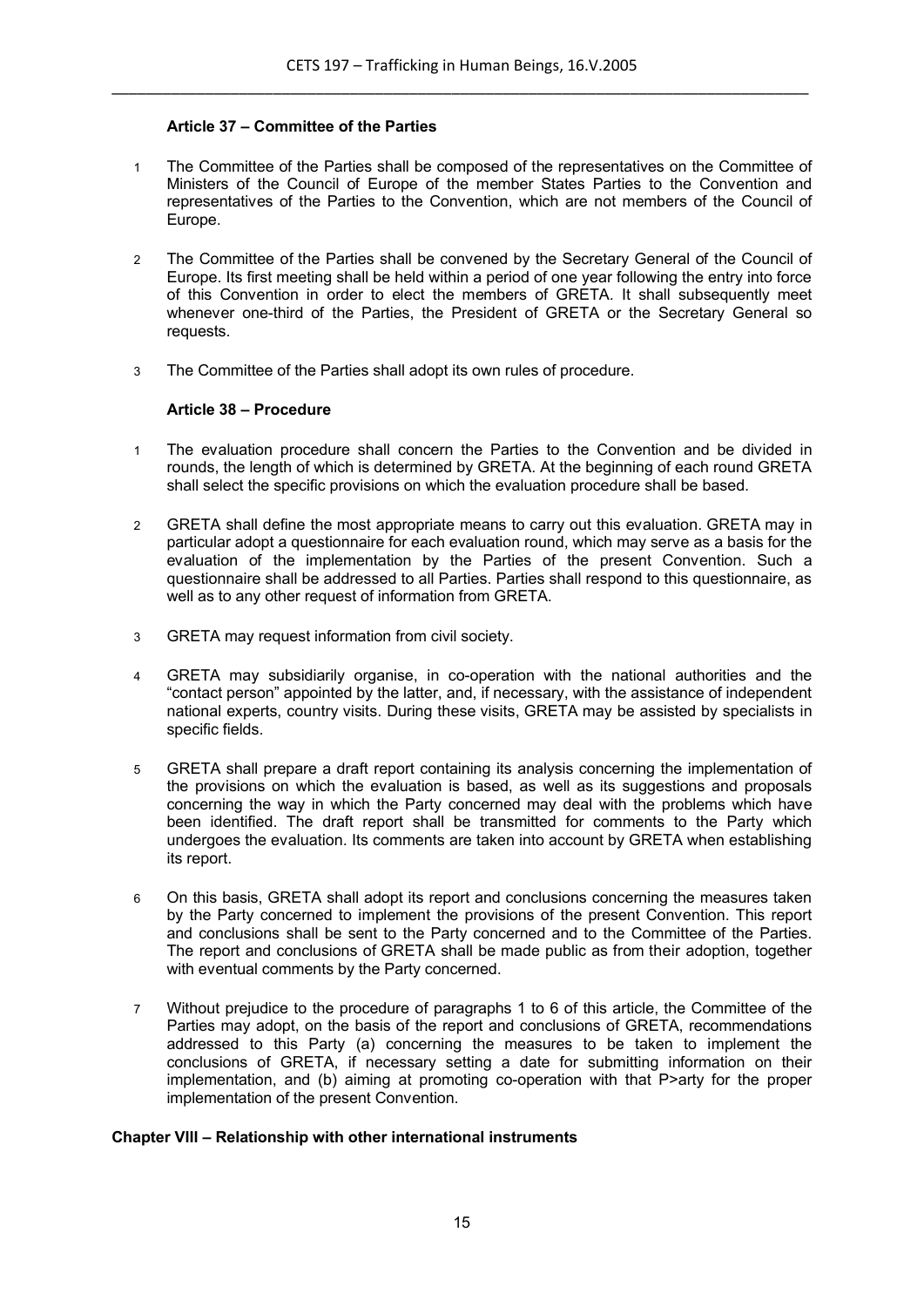#### **Article 39 – Relationship with the Protocol to prevent, suppress and punish trafficking in persons, especially women and children, supplementing the United Nations Convention against transnational organised crime**

This Convention shall not affect the rights and obligations derived from the provisions of the Protocol to prevent, suppress and punish trafficking in persons, especially women and children, supplementing the United Nations Convention against transnational organised crime, and is intended to enhance the protection afforded by it and develop the standards contained therein.

#### **Article 40 – Relationship with other international instruments**

- 1 This Convention shall not affect the rights and obligations derived from other international instruments to which Parties to the present Convention are Parties or shall become Parties and which contain provisions on matters governed by this Convention and which ensure greater protection and assistance for victims of trafficking.
- 2 The Parties to the Convention may conclude bilateral or multilateral agreements with one another on the matters dealt with in this Convention, for purposes of supplementing or strengthening its provisions or facilitating the application of the principles embodied in it.
- 3 Parties which are members of the European Union shall, in their mutual relations, apply Community and European Union rules in so far as there are Community or European Union rules governing the particular subject concerned and applicable to the specific case, without prejudice to the object and purpose of the present Convention and without prejudice to its full application with other Parties. **(1)**
- 4 Nothing in this Convention shall affect the rights, obligations and responsibilities of States and individuals under international law, including international humanitarian law and international human rights law and, in particular, where applicable, the 1951 Convention and the 1967 Protocol relating to the Status of Refugees and the principle of non-refoulement as contained therein.

#### $\mathcal{L}$ (1) **Note by the Secretariat:**

See the Declaration formulated by the European Community and the Member States of the European Union upon the adoption of the Convention by the Committee of Ministers of the Council of Europe, on 3 May 2005:

"The European Community/European Union and its Member States reaffirm that their objective in requesting the inclusion of a "disconnection clause" is to take account of the institutional structure of the Union when acceding to international conventions, in particular in case of transfer of sovereign powers from the Member States to the Community.

This clause is not aimed at reducing the rights or increasing the obligations of a non-European Union Party vis-à-vis the European Community/European Union and its Member States, inasmuch as the latter are also parties to this Convention.

The disconnection clause is necessary for those parts of the Convention which fall within the competence of the Community/Union, in order to indicate that European Union Member States cannot invoke and apply the rights and obligations deriving from the Convention directly among themselves (or between themselves and the European Community/Union). This does not detract from the fact that the Convention applies fully between the European Community/European Union and its Member States on the one hand, and the other Parties to the Convention, on the other; the Community and the European Union Members States will be bound by the Convention and will apply it like any Party to the Convention, if necessary, through Community/Union legislation. They will thus guarantee the full respect of the Convention's provisions vis-à-vis non-European Union Parties."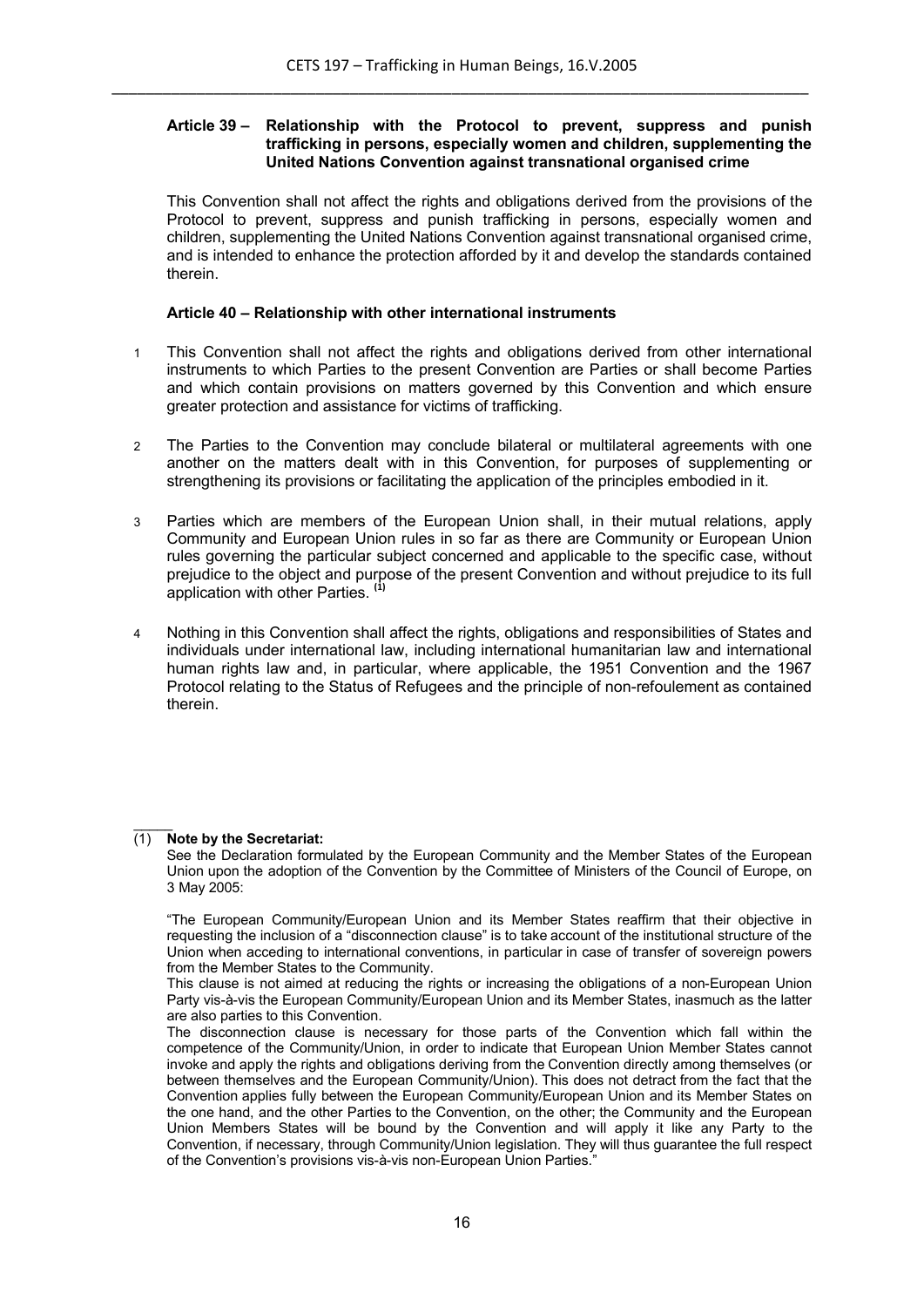### **Chapter IX – Amendments to the Convention**

#### **Article 41 – Amendments**

- 1 Any proposal for an amendment to this Convention presented by a Party shall be communicated to the Secretary General of the Council of Europe and forwarded by him or her to the member States of the Council of Europe, any signatory, any State Party, the European Community, to any State invited to sign this Convention in accordance with the provisions of Article 42 and to any State invited to accede to this Convention in accordance with the provisions of Article 43.
- 2 Any amendment proposed by a Party shall be communicated to GRETA, which shall submit to the Committee of Ministers its opinion on that proposed amendment.
- 3 The Committee of Ministers shall consider the proposed amendment and the opinion submitted by GRETA and, following consultation of the Parties to this Convention and after obtaining their unanimous consent, may adopt the amendment.
- 4 The text of any amendment adopted by the Committee of Ministers in accordance with paragraph 3 of this article shall be forwarded to the Parties for acceptance.
- 5 Any amendment adopted in accordance with paragraph 3 of this article shall enter into force on the first day of the month following the expiration of a period of one month after the date on which all Parties have informed the Secretary General that they have accepted it.

#### **Chapter X – Final clauses**

#### **Article 42 – Signature and entry into force**

- 1 This Convention shall be open for signature by the member States of the Council of Europe, the non member States which have participated in its elaboration and the European Community.
- 2 This Convention is subject to ratification, acceptance or approval. Instruments of ratification, acceptance or approval shall be deposited with the Secretary General of the Council of Europe.
- 3 This Convention shall enter into force on the first day of the month following the expiration of a period of three months after the date on which 10 Signatories, including at least 8 member States of the Council of Europe, have expressed their consent to be bound by the Convention in accordance with the provisions of the preceding paragraph.
- 4 In respect of any State mentioned in paragraph 1 or the European Community, which subsequently expresses its consent to be bound by it, the Convention shall enter into force on the first day of the month following the expiration of a period of three months after the date of the deposit of its instrument of ratification, acceptance or approval.

#### **Article 43 – Accession to the Convention**

1 After the entry into force of this Convention, the Committee of Ministers of the Council of Europe may, after consultation of the Parties to this Convention and obtaining their unanimous consent, invite any non-member State of the Council of Europe, which has not participated in the elaboration of the Convention, to accede to this Convention by a decision taken by the majority provided for in Article 20 d. of the Statute of the Council of Europe, and by unanimous vote of the representatives of the Contracting States entitled to sit on the Committee of Ministers.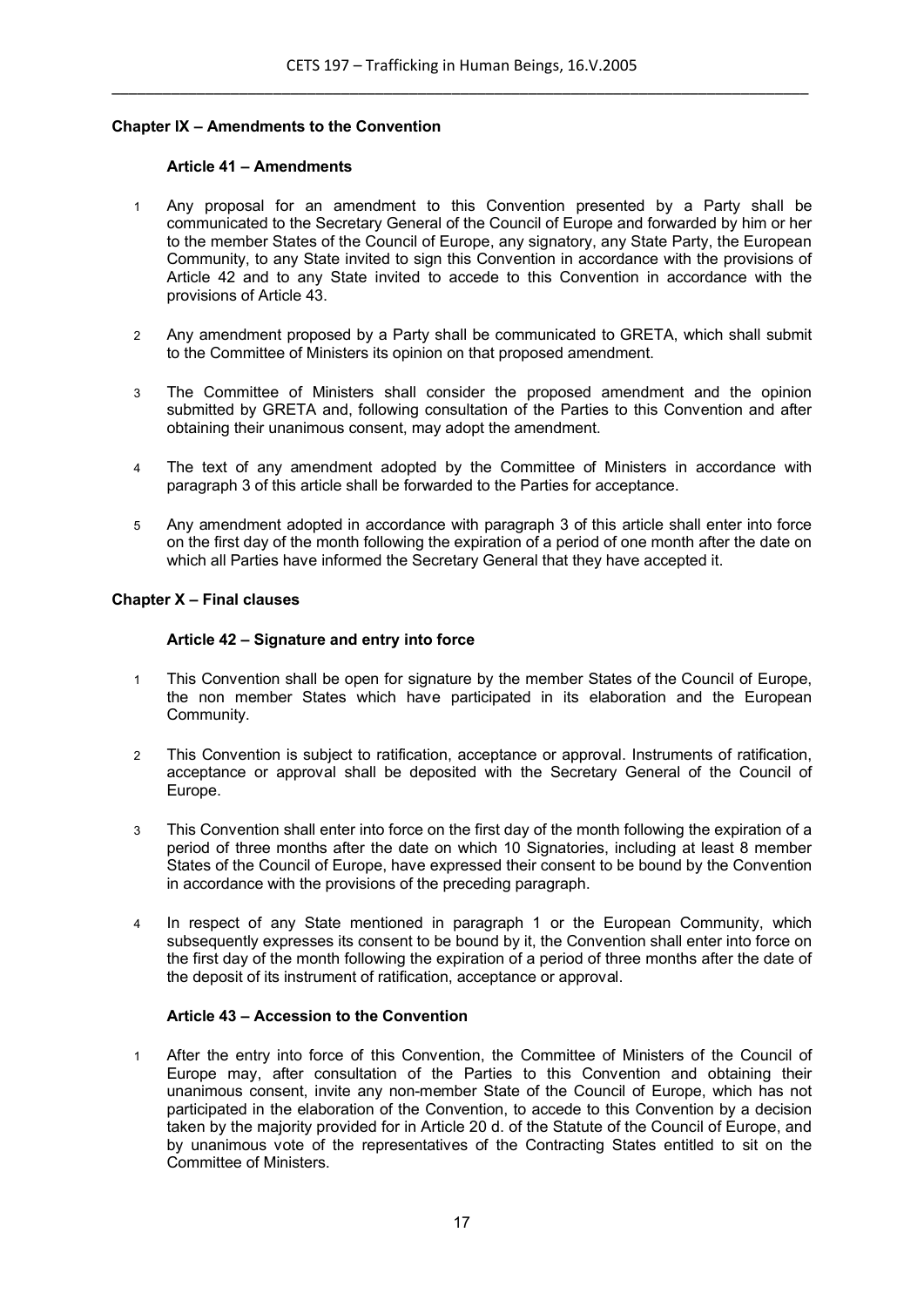2 In respect of any acceding State, the Convention shall enter into force on the first day of the month following the expiration of a period of three months after the date of deposit of the instrument of accession with the Secretary General of the Council of Europe.

### **Article 44 – Territorial application**

- 1 Any State or the European Community may, at the time of signature or when depositing its instrument of ratification, acceptance, approval or accession, specify the territory or territories to which this Convention shall apply.
- 2 Any Party may, at any later date, by a declaration addressed to the Secretary General of the Council of Europe, extend the application of this Convention to any other territory specified in the declaration and for whose international relations it is responsible or on whose behalf it is authorised to give undertakings. In respect of such territory, the Convention shall enter into force on the first day of the month following the expiration of a period of three months after the date of receipt of such declaration by the Secretary General.
- 3 Any declaration made under the two preceding paragraphs may, in respect of any territory specified in such declaration, be withdrawn by a notification addressed to the Secretary General of the Council of Europe. The withdrawal shall become effective on the first day of the month following the expiration of a period of three months after the date of receipt of such notification by the Secretary General.

## **Article 45 – Reservations**

No reservation may be made in respect of any provision of this Convention, with the exception of the reservation of Article 31, paragraph 2.

### **Article 46 – Denunciation**

- 1 Any Party may, at any time, denounce this Convention by means of a notification addressed to the Secretary General of the Council of Europe.
- 2 Such denunciation shall become effective on the first day of the month following the expiration of a period of three months after the date of receipt of the notification by the Secretary General.

### **Article 47 – Notification**

The Secretary General of the Council of Europe shall notify the member States of the Council of Europe, any State signatory, any State Party, the European Community, to any State invited to sign this Convention in accordance with the provisions of Article 42 and to any State invited to accede to this Convention in accordance with the provisions of Article 43 of:

- a any signature;
- b the deposit of any instrument of ratification, acceptance, approval or accession;
- c any date of entry into force of this Convention in accordance with Articles 42 and 43;
- d any amendment adopted in accordance with Article 41 and the date on which such an amendment enters into force;
- e any denunciation made in pursuance of the provisions of Article 46;
- f any other act, notification or communication relating to this Convention,